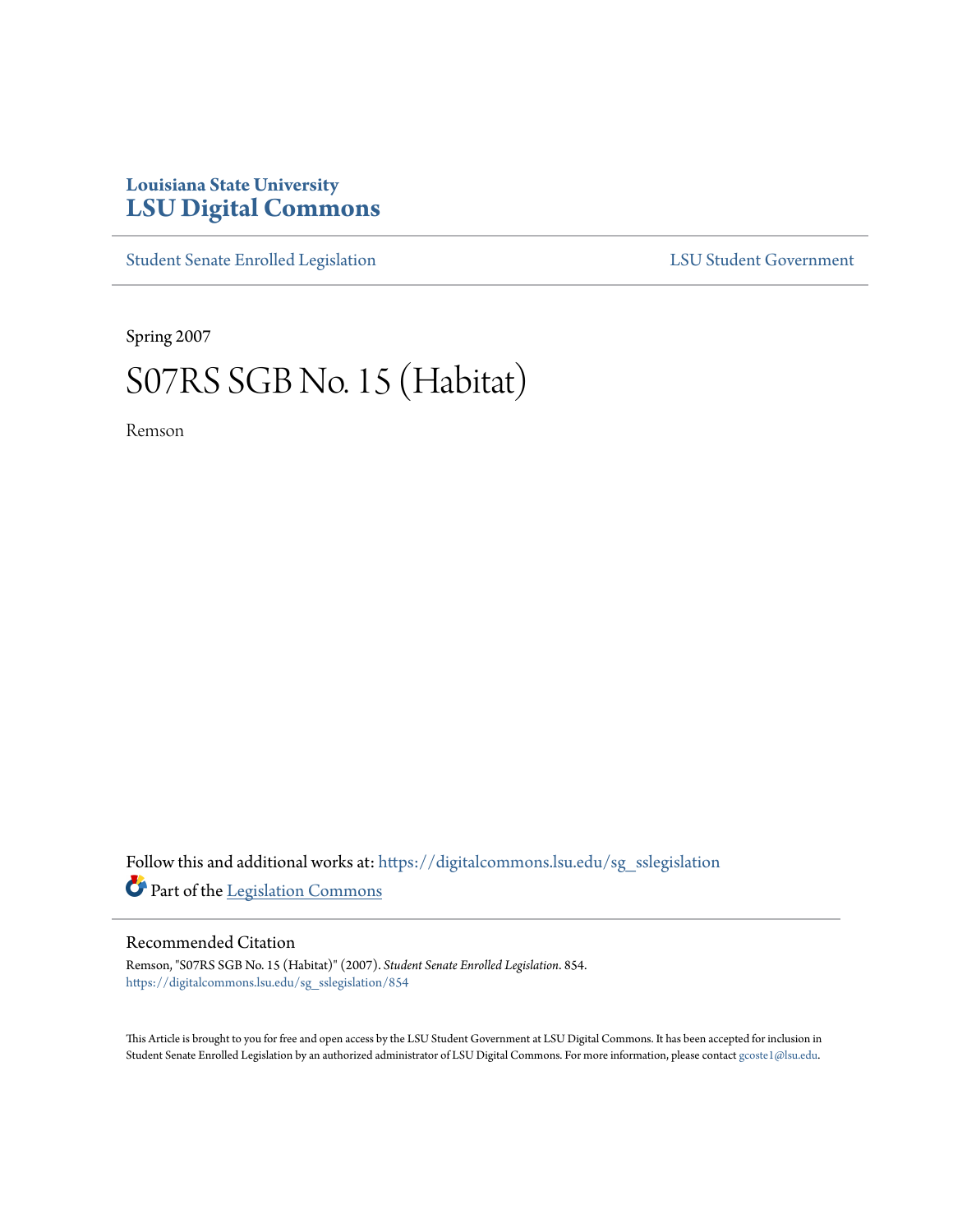|                                                           | STUDENT GOVERNMENT                                                                                                                              |                                                                                                                                                                                                                                                                                                                                                                                                 | <b>ENROLLED</b> |  |  |
|-----------------------------------------------------------|-------------------------------------------------------------------------------------------------------------------------------------------------|-------------------------------------------------------------------------------------------------------------------------------------------------------------------------------------------------------------------------------------------------------------------------------------------------------------------------------------------------------------------------------------------------|-----------------|--|--|
| $\frac{1}{2}$                                             | LOUISIANA STATE UNIVERSITY                                                                                                                      |                                                                                                                                                                                                                                                                                                                                                                                                 |                 |  |  |
| $\overline{4}$                                            | <b>STUDENT SENATE</b>                                                                                                                           |                                                                                                                                                                                                                                                                                                                                                                                                 |                 |  |  |
| 5                                                         | So7RS                                                                                                                                           |                                                                                                                                                                                                                                                                                                                                                                                                 |                 |  |  |
| 6                                                         | <b>SGB</b> No. 15                                                                                                                               |                                                                                                                                                                                                                                                                                                                                                                                                 |                 |  |  |
| $\overline{7}$                                            | <b>BY: SENATOR REMSON</b>                                                                                                                       |                                                                                                                                                                                                                                                                                                                                                                                                 |                 |  |  |
| $\,8\,$                                                   | <b>A BILL</b>                                                                                                                                   |                                                                                                                                                                                                                                                                                                                                                                                                 |                 |  |  |
| 9                                                         | TO APPROPRIATE TWO THOUSAND SEVEN HUNDRED DOLLARS (\$2,700) TO HABITAT                                                                          |                                                                                                                                                                                                                                                                                                                                                                                                 |                 |  |  |
| 10<br>11                                                  | FOR HUMANITY LSU TO HELP DEFRAY THE COST OF SENDING 18 STUDENTS TO NORTH<br>FORT MEYERS, FL FOR THE ANNUAL HABITAT FOR HUMANITY'S INTERNATIONAL |                                                                                                                                                                                                                                                                                                                                                                                                 |                 |  |  |
| 12<br>13                                                  |                                                                                                                                                 | COLLEGIATE CHALLENGE TO BE HELD IN APRIL OF 2007.                                                                                                                                                                                                                                                                                                                                               |                 |  |  |
| 14<br>15                                                  | <b>PARAGRAPH 1:</b>                                                                                                                             | WHEREAS, HABITAT FOR HUMANITY IS A REGISTERED STUDENT<br>ORGANIZATION, AND                                                                                                                                                                                                                                                                                                                      |                 |  |  |
| 16<br>17<br>18                                            | <b>PARAGRAPH 2:</b>                                                                                                                             | WHEREAS, HABITAT FOR HUMANITY IS TRAVELING TO NORTH FT.<br>MEYERS FLORIDA FOR THE COLLEGIATE CHALLENGE, AND                                                                                                                                                                                                                                                                                     |                 |  |  |
| 19<br>20<br>21<br>22<br>23<br>24<br>25<br>$\frac{26}{27}$ | <b>PARAGRAPH 3:</b>                                                                                                                             | WHEREAS, THE PROGRAM SERVES AS AN INITIATIVE TO AID IN<br>HABITAT FOR HUMANITY'S OVERALL GOAL TO END UNFAIR<br>POVERTY HOUSING, ENCOURAGING COLLEGE STUDENTS TO SPEND<br>THEIR SPRING BREAK VOLUNTEERING TIME AND LABOR TO<br>CONSTRUCTING HOUSES FOR PRE-SCREENED, DESERVING, UNDER-<br>PRIVELAGED FAMILIES                                                                                    |                 |  |  |
| 28<br>29<br>30<br>31<br>$\frac{32}{33}$                   | PARAGRAPH 4:                                                                                                                                    | WHEREAS, HABITAT FOR HUMANITY IS A VALUABLE<br>ORGANIZATION TO LOUISIANA STATE UNIVERSITY<br>CONTRIBUTING TO LOUISIANA STATE UNIVERSITY'S<br>COMMITMENT TO COMMUNITY AND TO THE COMMUNITY OF<br><b>BATON ROUGE, AND</b>                                                                                                                                                                         |                 |  |  |
| 34<br>$\frac{35}{36}$                                     | <b>PARAGRAPH 5:</b>                                                                                                                             | WHEREAS, ALL STUDENTS IN HABITAT FOR HUMANITY LSU<br>HAVE THE OPPORTUNITY TO BENEFIT FROM THIS ENDEAVOR, AND                                                                                                                                                                                                                                                                                    |                 |  |  |
| 37<br>38<br>39<br>40<br>41                                | PARAGRAPH 6:                                                                                                                                    | WHERE AS, APPROPRIATED FUNDS WILL BE USED TO HELP<br>DEFRAY THE COST OF TRAVEL AND FEES, MORE SPECIFICALLY<br>TRANSPORTATION AND BOARDING EXPENSES AND FEES<br>NECCESARY TO ATTEND THE SERVICE PROJECT                                                                                                                                                                                          |                 |  |  |
| 42<br>43<br>44<br>45<br>46<br>47<br>48<br>49<br>50        | <b>PARAGRAPH 7:</b>                                                                                                                             | THEREFORE, BE IT ENACTED BY THE STUDENT<br>GOVERNMENT OF LOUISIANA STATE UNIVERSITY<br>AND AGRICULTURAL AND MECHANICAL COLLEGE<br>HEREBY APPROPRIATES TWO THOUSAND SEVEN HUNDRED<br>DOLLARS (\$2,700) TO HABITAT FOR HUMANITY LSU TO HELP<br>DEFRAY THE COST OF TRAVELLING TO NORTH FORT MYERS<br>FLORIDA AND FEES NECCESARY TO PARTICIPATE IN THE HABITAT<br>FOR HUMANITY COLLEGIATE CHALLENGE |                 |  |  |
| 51<br>52<br>53<br>54<br>$\frac{55}{56}$                   | <b>PARAGRAPH 8:</b>                                                                                                                             | THIS BILL SHALL TAKE EFFECT UPON PASSAGE BY A TWO-THIRDS<br>$(2/3)$ VOTE OF THE LSU STUDENT SENATE AND SIGNATURE BY<br>THE PRESIDENT, UPON LAPSE OF TIME FOR PRESIDENTIAL<br>ACTION, OR IF VETOED BY THE PRESIDENT AND SUBSEQUENTLY<br>APPROVED BY THE SENATE, ON THE DATE OF SUCH APPROVAL.                                                                                                    |                 |  |  |
| 57<br>58                                                  | <b>PARAGRAPH 9:</b>                                                                                                                             | ALL MONIES NOT EXPENDED BY THE END OF THE 2007-2008<br>FISCAL YEAR WILL REVERT TO THE SENATE GENERAL                                                                                                                                                                                                                                                                                            |                 |  |  |